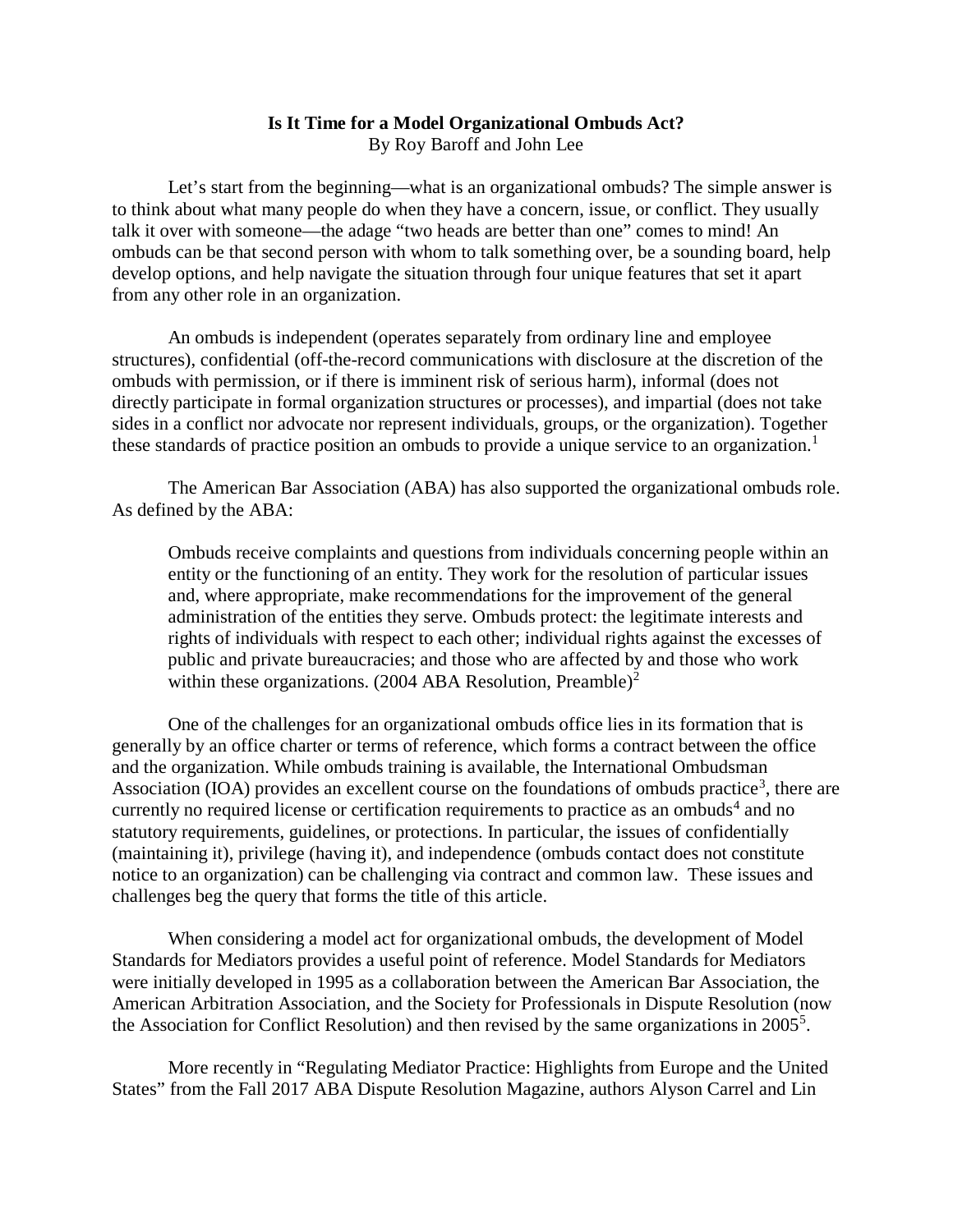Adrian highlighted mediation regulation efforts in the United States via the Uniform Mediation Act (UMA) and additional state statutes and rules.<sup>[6](#page-3-3)</sup> Additionally, the "On Professional Practice" discussion shared a conversation on the potential revision of the Model Standards of Conduct for Mediators.<sup>[7](#page-3-4)</sup>

With respect to ombuds, in 1997 the United States Ombudsman Association's Board of Directors (USOA) approved a Model Ombudsman Act directed toward state governments "in its effort to promote and encourage the establishment of [government] ombudsman offices."[8](#page-3-5) The USOA and its model act addressed the needs and benefits of what are referred to as "classical ombuds"[9](#page-3-6) that differs in form and function from an organizational ombuds. However, the spirit of the USOA model act and the hope behind its design informs our current advocacy for an Organizational Ombuds Act.

Subsequently, the IOA developed organizational ombuds Standards of Practice in 2009<sup>[10](#page-3-7)</sup> to create uniformity among organizational ombuds programs. The core tenants of these standards, as previously discussed, are independence, confidentiality, informality, and neutrality/impartiality. While these standards provide guidance for an ombuds program and its establishing organization, they lack the authority and durability of a legislative statute.

Ombuds offer unique services to an organization including a place to discuss sensitive or unethical situations and explore potential options for resolution. The current climate of harassment claims coming forward and research about reporting sensitive issues illustrate that a large percentage of people do not come forward to report issues. People fear retaliation by accessing formal organizational processes; however, ombuds are unencumbered by traditional human resource and compliance department requirements where confidentiality and independence are limited. An ombuds can provide knowledgeable guidance on options when there is uncertainty about what to do or where to go and can explain formal reporting processes within organizations that can help demystify and normalize administrative functions. When formal processes are explained and people are given information on how to navigate an organization's systems, people are more likely to participate in formal reporting processes when they might otherwise stay silent or seek remedy elsewhere. In essence, an ombuds office can "fill the gap" in organizations. $11$ 

For an organizational ombuds to be effective, people must understand and have confidence with the ombuds role and its protections. Contracts and common law are limited when defining roles and providing protections while legislation can define, protect, educate, and support with clarity and strength. People can disclose issues with an ombuds with the assurance of confidentiality and privilege and develop an intentional, educated, self-determined plan on how they wish to move forward. If more people come forward, this can help an organization enhance its work place to be a safer and more productive environment.

Organizational ombuds also provide value to an organization through communication with leadership and key stakeholders regarding risks and trends. The ombuds is uniquely situated to offer insight, perspective, and feedback that may be useful when setting policy and dealing with issues such as morale, retention, productivity, and culture. The ombuds is capable of this level of service when it can simultaneously operate independently, confidentially, informally,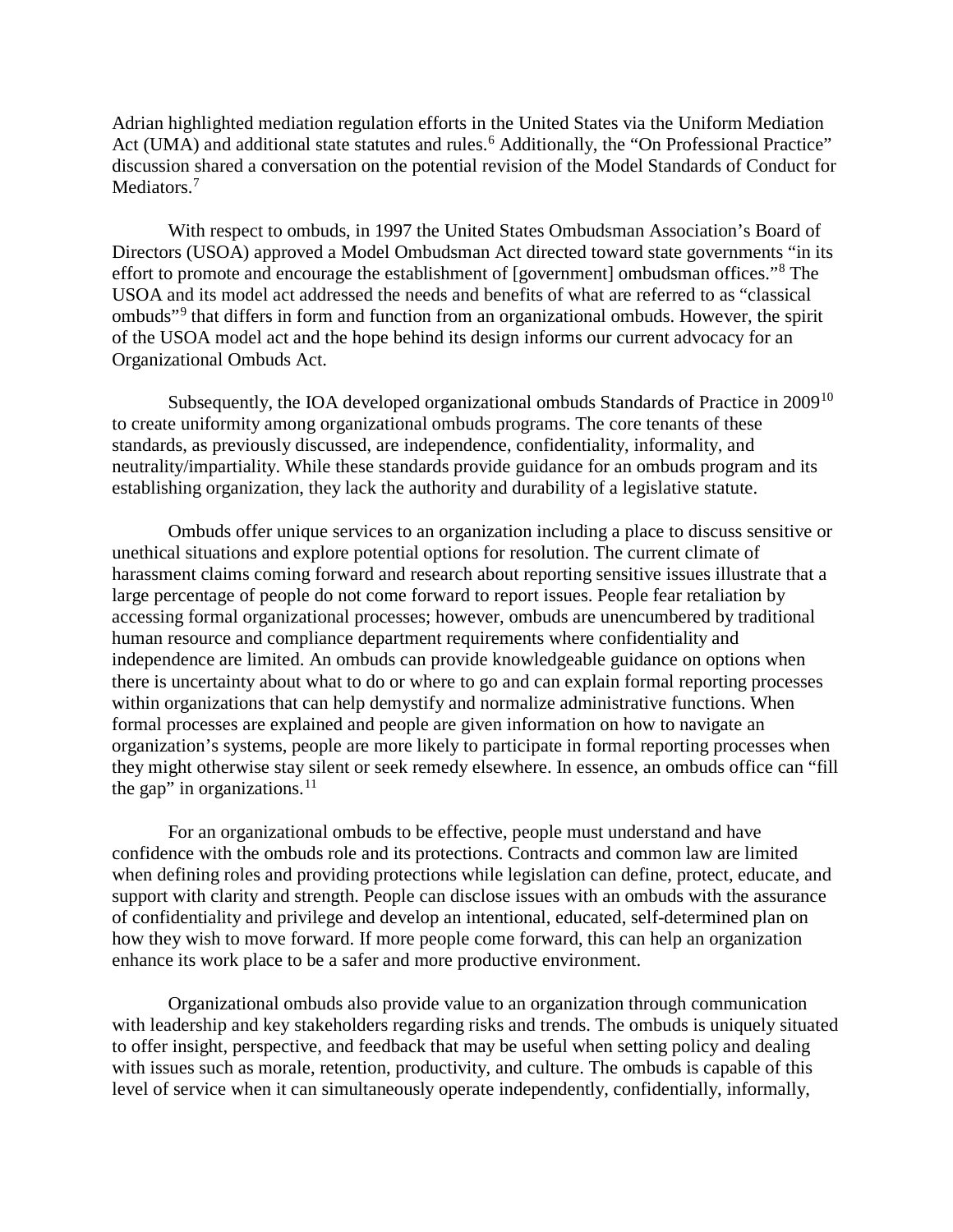and impartially. The establishment of legislative protections for confidentiality and privilege would further ensure that consumers of ombuds services utilize the service with assurance and safety. Of significance, the safety that comes from confidentiality and privilege protection is what incentivizes use of an ombuds program and is a primary contributor to the unique utility of ombuds services.

Statutory support for the confidentiality of communications with an ombuds is particularly important. Chuck Howard, current co-chair of the ABA Dispute Resolution Section Ombuds Committee, has written extensively about organizational ombuds and the legal aspects of confidentiality and privilege. His review of legal cases, potential use of the UMA, and other supporting arguments demonstrate the lack of consistent protections.<sup>12</sup> A Model Organizational Ombuds Act would remedy the hodge podge of legal decisions and support consistency, fidelity, and efficacy of ombuds program development.

Congruently, the ABA recently adopted an updated resolution in support of ombuds programs that may signal that it is time for legislative consideration. Resolution 103 states:

RESOLVED that the American Bar Association encourages greater use and development of ombuds programs that comply with generally recognized standards of practice, as an effective means of preventing, managing, and resolving individual and systemic conflicts and disputes.<sup>[13](#page-3-10)</sup>

A Model Organizational Ombuds Act presents an opportunity to further define, professionalize, and support ombuds practices, services, benefits, and roles with the authority of legislative statute. It gives ombuds programs a template with which to educate and advocate for the role at the state level without having to work from scratch. It provides the legal community with clarity and understanding of the ombuds role and its scope. A model act could be the vehicle to help people and organizations understand what it means to be an ombuds, work with an ombuds, and have ombuds programs within an organization.

The answer is "yes." It is time for an organizational ombuds act.

**Roy Baroff** *is the NC State Faculty & Staff Ombuds. He is a longtime professional mediator and ADR professional. He is a member of the National Academy of Distinguished Neutrals and serves on the ABA DR Section Ombuds Committee and Chairs its Legislative Subcommittee.* 

**Jon Lee** *is an Associate Ombuds at the University of New Mexico. He is a mediator for the General Services Department/Risk Management ADR Bureau of the state of New Mexico and the Bernalillo County Metropolitan Court Mediation Division. Jon serves on the ABA DR Section Ombuds Committee and Legislative Subcommittee and the IOA Communications, Mentoring, and Governmental Policy committees.*

<span id="page-2-0"></span><sup>1</sup> IOA Standards of Practice, International Ombudsman Association, *available at* http://www.ombudsassociation.org/*:* IOA\_Main/media/SiteFiles/IOA\_Standards\_of\_Practice\_Oct09.pdf (last accessed December 14, 2017).  $\overline{a}$ 

<span id="page-2-1"></span><sup>2</sup> *The Organizational Ombuds: Origins, Roles, and Operations - A Legal Guide*, Charles L. Howard (2010), Appendix 7 for the full text of the 2004 ABA Resolutions and Reports. *See also* Resolution 103 (2017 Resolution), ABA Resolutions with Reports to the House of Delegates, *available at*: https:www.americanbar.org/content/dam/aba/administrative/